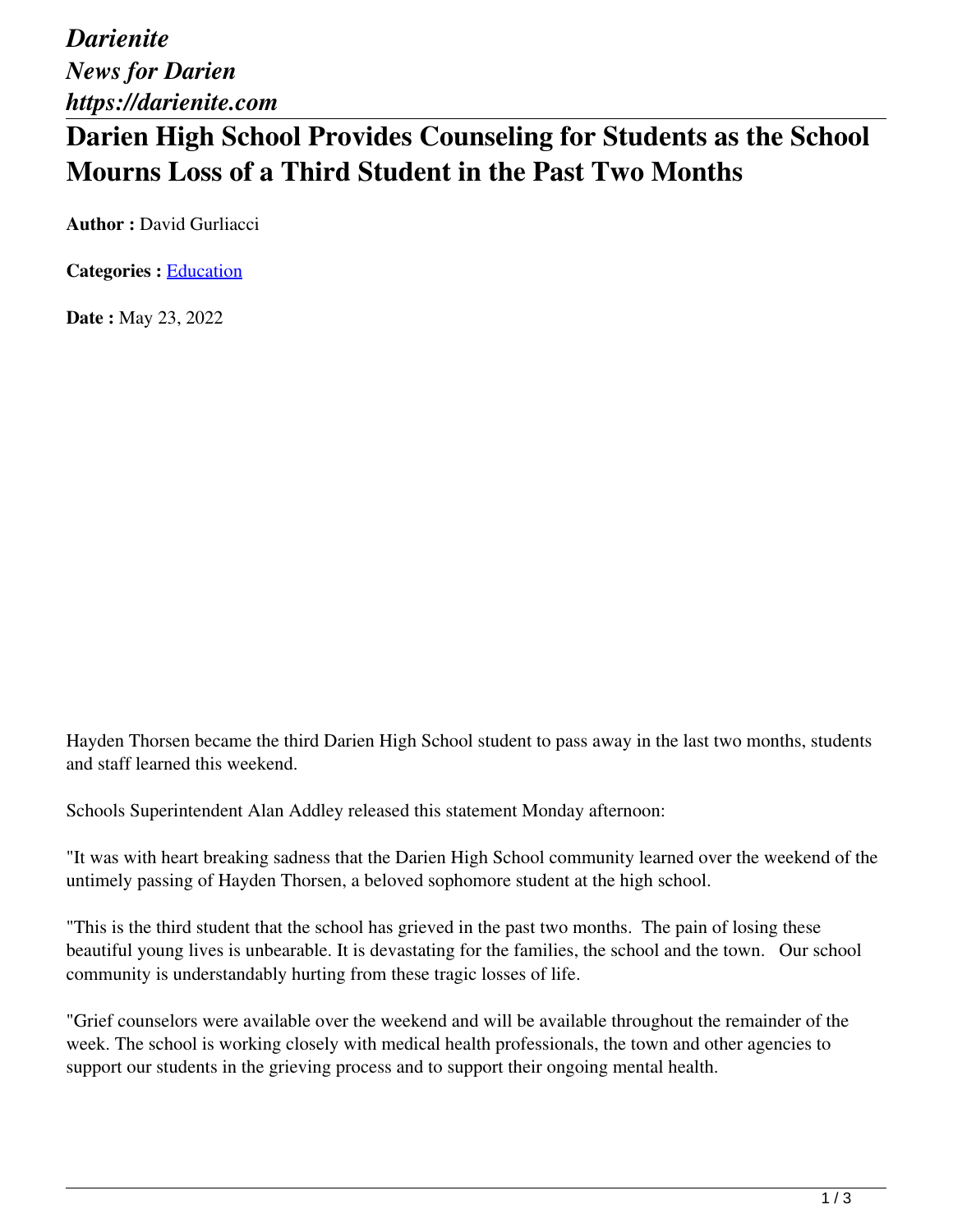## *Darienite News for Darien https://darienite.com*

"As we support our student body, we remember and honor the lives of the young students who passed and continue to extend our heartfelt condolences to the parents and families of the three students."

The high school had a two-hour delayed opening on Monday "allowing for a responsive faculty meeting and planning to welcome our students to school," Dunn said in a third message to parents on Saturday.

On Saturday, DHS Principal Ellen Dunn sent a message to parents informing them of the student's passing. "As we need time to be with our families and friends, we are postponing the Junior Prom, which was planned for this evening, to June 4," Dunn wrote.

She added: "We know you join the DHS community in offering your condolences and deep sympathy to the family at this time. If your child needs immediate support, please use the Mobile Crisis response number, 211, or call 911 in case of an emergency."

In an update on Saturday, Dunn told parents and students that in addition to DHS counselors, other organizations in Darien and the surrounding area were making counselors available to students at the high school and at Darien Town Hall that day and on Sunday.

Among the crisis counselors were those from Mobile Crisis (211) at the high school and others from Darien and New Canaan town governments at Town Hall.

Dunn continued:

"A number of local community-based organizations and mental health providers have partnered with us and will be available when students and family require support during this time. The names of these resources are listed below:

—Child Guidance Center of Southern CT

—The Center for Hope at Family Centers

—A reminder that if your children require immediate support at any time in the coming weeks, please utilize Connecticut's Mental Health Crisis Intervention Service/Mobile Crisis Intervention Service, which anyone can access by dialing 2-1-1."

On Monday afternoon, the school organized an online presentation for parents "in response to requests from parents for additional guidance from experts regarding recognizing the signs of mental health struggles in our children, and supporting bereavement and grief," Dunn said in a message on Sunday.

The Next Generation Science Standards Exam, originally scheduled for this Wednesday, was postponed until Thursday, June 2.

Dunn said that counseling will be available on Tuesday at the high school:

"Over the weekend we met with staff from Mobile Crisis, Child Guidance of Southern Connecticut, Sasco